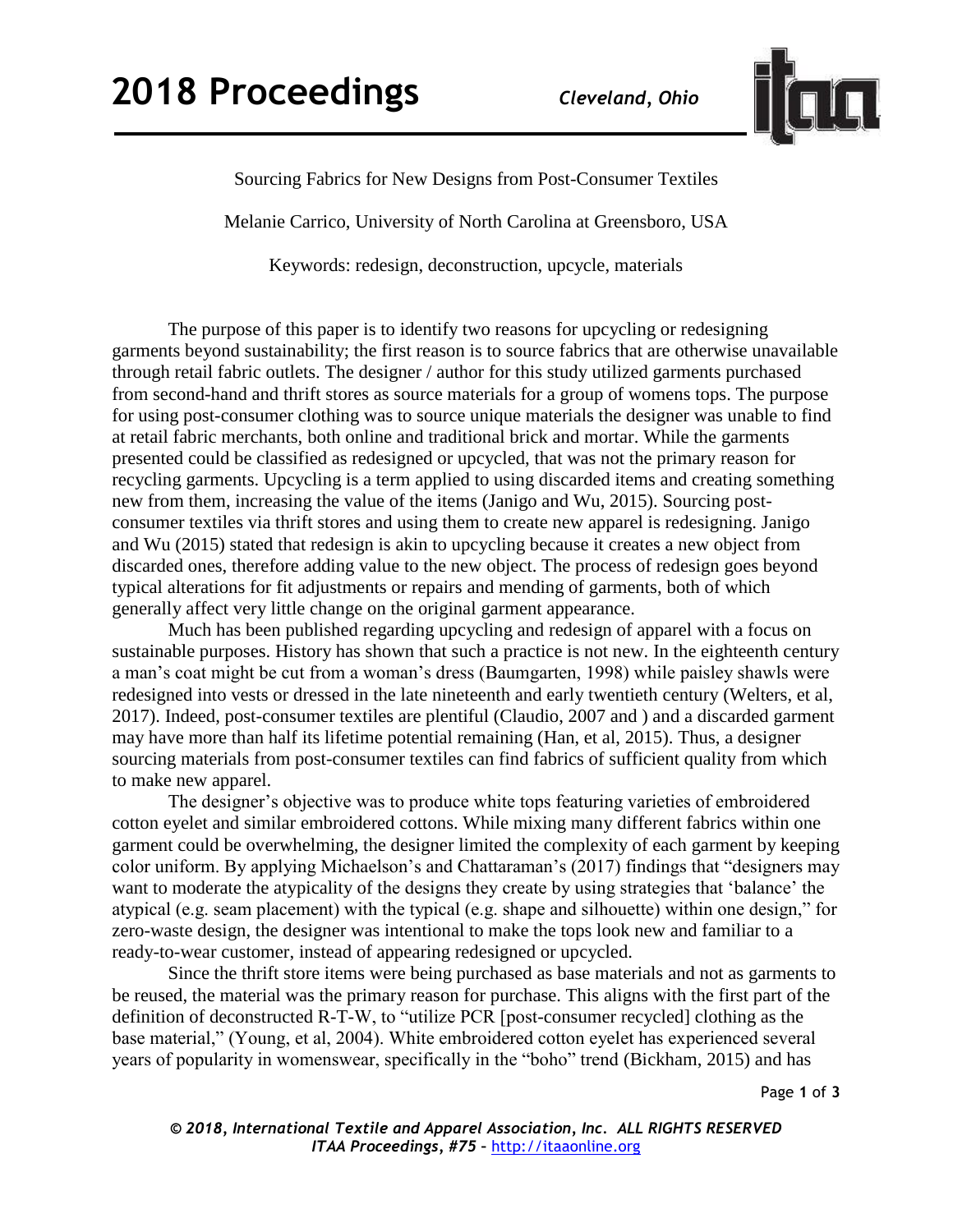been a staple in girls dresses as well as home textiles. For those reasons, the designer could find sufficient varieties of materials and sufficient amounts. Consistency of materials used to produce the tops was important to the designer, specifically with regards to color. White cotton eyelets can vary in brightness, but they provided a larger sample of consistent source materials than other colors. Black garments were also purchased and matched according to their darkness level. The outlying white and black garments that did not match other garments in brightness / darkness were bleached and dyed various colors.

Another reason to adopt the approach of using post-consumer textiles as source materials for desconstructed R-T-W is the low cost. A large skirt, for example, may have two yards of materials within it and cost just a fraction of what a retail fabric store would charge for a twoyard length of similar material. Time, of course, becomes the larger investment both in searching for source materials in thrift stores and also in deconstructing the garments for use in new designs. The designer did not set out to emphasize original garment features, unlike many designers practicing upcycling or redesign. Chan (2017), for example, maintained the lapels and pockets of mens tailored jackets while Orzada (2017) presented a jacket made from recycled denim jeans featuring the intact waistband around the neck. The amount of time required for deconstruction in typical upcycling was decreased in this designer's process; instead, the necessary amount of material was often cut straight from the source garment without the need for ripping apart seams.

This study provides relevant insights into uses of post-consumer textiles as source materials for creating new garments. Beyond sustainable practices of upcycling or redesign, there are the benefits of low cost and a broader variety of fabrics available. The same approach can be applied to sourcing zippers, buttons, or specialty notions like cord pulls; can cost be drastically reduced, for example, when purchasing three zippers for a fleece jacket. The cost for one long front separating zipper and two matching pocket zippers could be more than the fabric, when purchased at a retail fabric outlet. Meanwhile, an entire second-hand jacket with said zippers can sell for the cost of one zipper. An additional benefit of this study is the example provided of three redesigned or deconstructed R-T-W garments that have a typical aesthetic appearance which more consumers prefer (Michaelson and Chattaraman, 2017).



Details of one top made from four different garments.

Page **2** of **3**

*© 2018, International Textile and Apparel Association, Inc. ALL RIGHTS RESERVED ITAA Proceedings, #75 –* [http://itaaonline.org](http://itaaonline.org/)